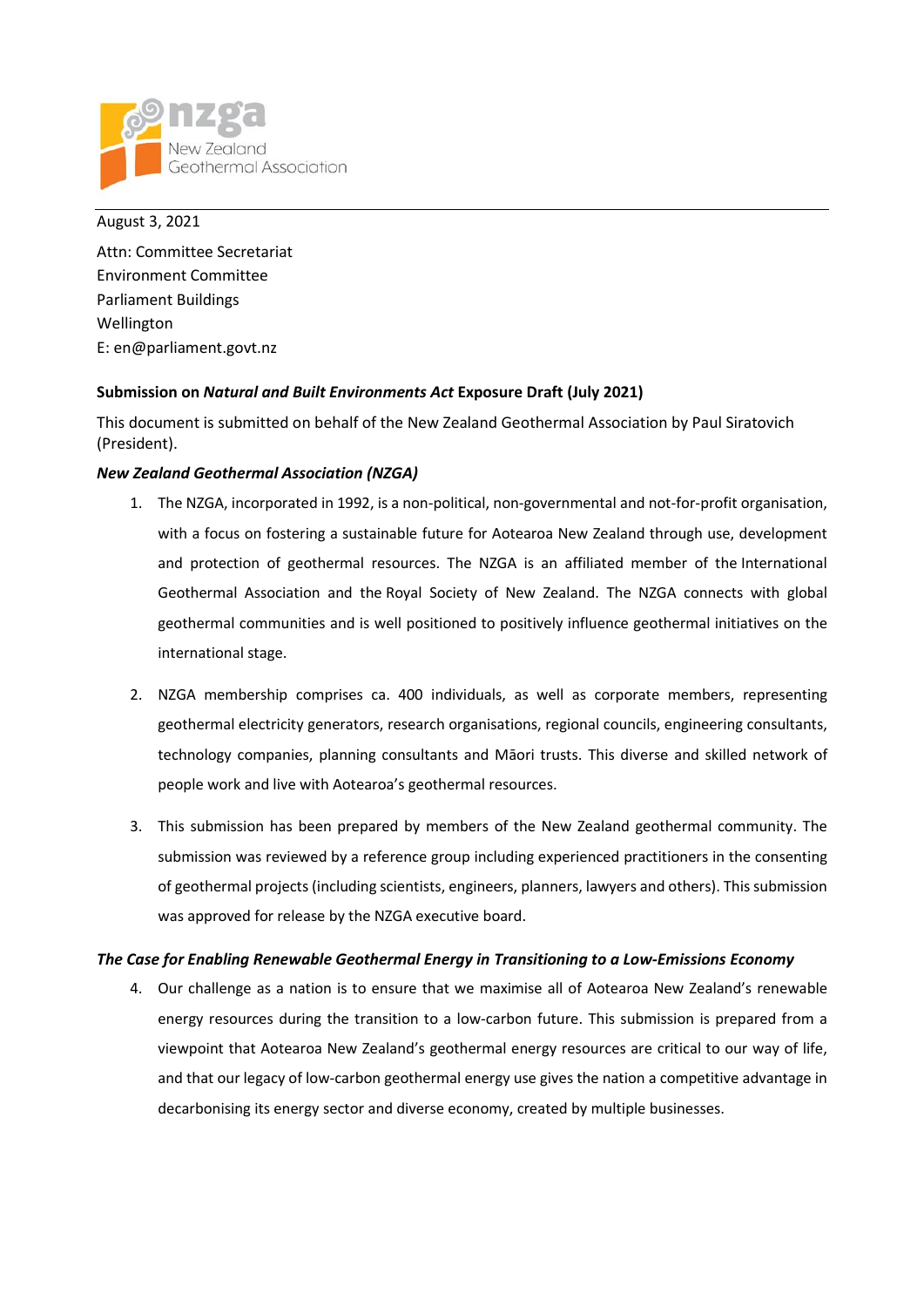

- 5. Geothermal<sup>1</sup> is a vibrant, proven, indigenous renewable resource, which enables other industries to thrive and regions to grow. The geothermal community seeks to ensure that reform of the Resource Management Act, not only allows, but *enables* geothermal development.
- 6. Aotearoa New Zealand's geothermal resources are widely used to generate low-carbon electricity, and geothermal heat is used directly to support residential, commercial and industrial scale uses (from tourism, to recreation, and industrial heating).
- 7. A detailed case outlining the advantages of geothermal energy use can be found in the Appendix. In brief, the key advantages for Aotearoa New Zealand are:
	- a. Geothermal investment will accelerate decarbonisation
	- b. Geothermal resources are the only low-carbon baseload electricity solution with significant growth potential
	- c. Geothermal developments have been the single biggest contributors to reduction of fossilfuel fired generation in the last two decades
	- d. Geothermal is a low-carbon industrial process heat solution that enables other industries to thrive
	- e. Geothermal enables Māori socio-economic development
	- f. Geothermal energy use catalyses regional growth
	- g. Geothermal provides innovative commercial opportunities
	- h. Geothermal is a New Zealand icon and legacy, on a global stage

# *Part A: General Position on Natural and Built Environments Act ("NBA") Exposure Draft*

# *Overall broad judgement: balancing of environmental benefits and effects to transition to a lowemissions Aotearoa New Zealand*

8. In the late 1940's / 50's, well before the introduction of the Resource Management Act ("RMA"), geothermal development for nationwide power supply was undertaken, which required bold government decision making and leadership. An absence of certainty at this time did not prevent

 $1$  The reference to "Geothermal Resources" throughout this submission is a term that is used to describe both low enthalpy resources (>30°C), high-enthalpy conventional geothermal resources (<~3.5 km deep with reservoir temperatures <350°C), and potential (but not yet proven) supercritical geothermal resources (>5 km, >400°C).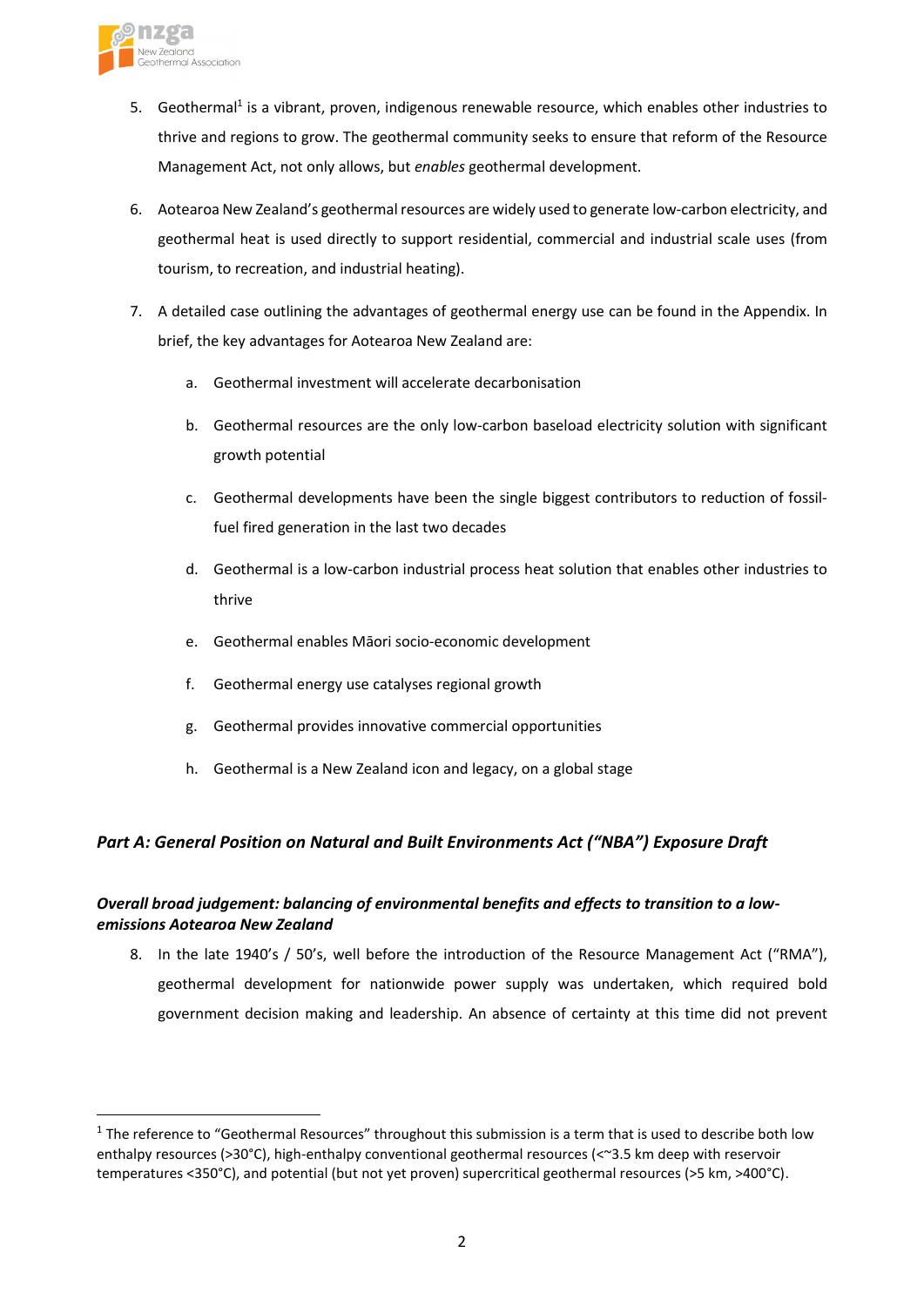

decisions being made about tapping into geothermal resources that now support about 17% of the electricity generated in Aotearoa New Zealand.

- 9. Since then, planning instruments, developed under the RMA, have provided for both heat and electricity geothermal developments to proceed in the Waikato, Bay of Plenty and Northland Regions, with direct use<sup>2</sup> development elsewhere. As more has been learned about the effects of geothermal development over the years, the regulatory and development approaches have been refined, adapted and improved.
- 10. The current approach applied to RMA decision-making is based on the broad principles of sustainable management (defined in section 5). This is supported by a hierarchy of matters of national significance (in section 6) that provide something in the nature of environmental bottom lines, other matters of significance (in section 7) that are required to be given particular regard, and the principles of the Treaty, recognising the relevance of Te Tiriti o Waitangi to decisions about use, development and protection of natural resources.
- 11. In relation to renewable energy, there isspecific and direct reference in section 7 of the RMA requiring that, in achieving the sustainable management purpose of the RMA, all persons exercising functions and powers are to have particular regard to "(ba) the efficiency of the end use of energy... (i) the effects of climate change [and] (j) the benefits to be derived from the use and development of renewable energy"<sup>3</sup> .
- 12. The NZGA is confident that there is much more that geothermal can contribute to New Zealand's renewable energy and carbon goals, with further exploration and development of existing known resources, as well as the potential for deeper, hotter supercritical resources, particularly within the Taupō Volcanic Zone. To enable future exploration, testing, understanding and sustainable utilisation of geothermal resources, the NBA needs to directly provide for a consideration of regional and national benefits of renewable energy use alongside a consideration of the actual and potential environmental effects of geothermal energy projects.
- 13. All geothermal developments involve uncertainty, including new developments *and* those that are currently consented and operational. Uncertainties include what might be encountered, whether a well will produce geothermal water and energy, how much and how that might interact with a number of the other elements that make up a geothermal system, and how the system will respond to

<sup>&</sup>lt;sup>2</sup>Direct use refers to the use of geothermal heat energy in applications other than the generation of electricity. Most processes which need the input of heat can successfully use geothermal energy directly, instead of, or as a supplement to, electricity and/or fossil fuels. Examples include bathing, heating glasshouses and timber drying. <sup>3</sup>Modified from - Palmer & Grinlinton, Developments in Renewable Energy Law and Policy in NZ, 2014, Jnl of Energy and Natural Law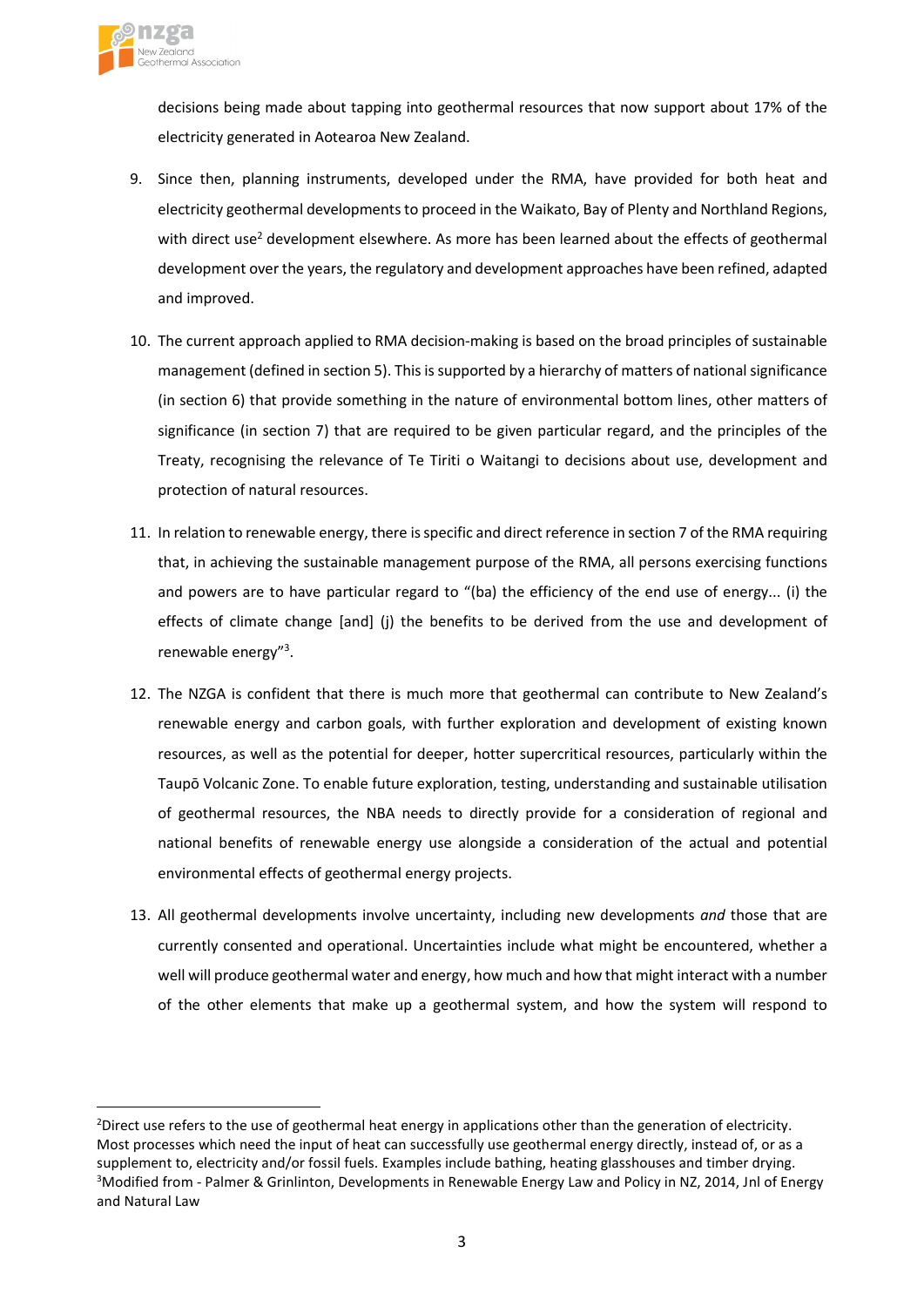

utilisation. This uncertainty requires geothermal experts to continually monitor, study, review and improve reservoir development strategies.

- 14. The Parliamentary Paper on the Exposure Draft of the NBA 2021 outlines, at para 87 that "The system needs to recognise and encourage synergies between development and environmental protection. For example, more renewable electricity generation requires new infrastructure such as wind farms". However, the NZGA is not confident that this balance is currently being achieved in the NBA exposure draft as released.
- 15. The purpose of the NBA is focussed on the protection and enhancement of the environment, and on use of the environment in a way that supports the well-being of present generations, without compromising the well-being of future generations. Yet, the direction through the adoption of a precautionary approach, and setting environmental limits and describing environmental outcomes across the entire range of natural resources, are focussed much more on the environmental protection aspect of this purpose, and less on the ability to use and develop resources in a sustainable way. The NBA exposure draft currently lacks the ability to balance adverse effects with the inherent benefits of the sustainable and efficient use and development of natural and physical resources.
- 16. **Relief sought**: The NZGA seek that the NBA focus environmental limits and environmental protection on aspects of the environment that are of national orregional importance, and make specific provision for consideration of the benefits of sustainable resource use in meeting national objectives, including, but not limited to, the country's carbon goals, in decisions made under the NBA.

# *Use of the precautionary approach in relation to geothermal resource use and development lacks certainty*

- 17. Geothermal energy has the potential to make a significant contribution to New Zealand's energy requirements, either through electricity generation or, with even higher levels of efficiency, as a direct source of heat. Geothermal energy is derived from the heat in the earth's core and from radioactive decay within its mantle. At high temperatures and pressures within the mantle, mantle rocks melt forming magma. Geothermal fluids carry this heat closer to the surface where it can be utilised as an energy source.<sup>4</sup>
- 18. Geothermal systems occur in many parts of Aotearoa New Zealand. High temperature geothermal fields are principally located in the Taupō Volcanic Zone (in the central North Island), with another high temperature field at Ngawha in Northland. Moderate to low, and very low, temperature systems are more widely scattered.

<sup>4</sup> [https://nzgeothermal.org.nz/geo\\_systems/](https://nzgeothermal.org.nz/geo_systems/)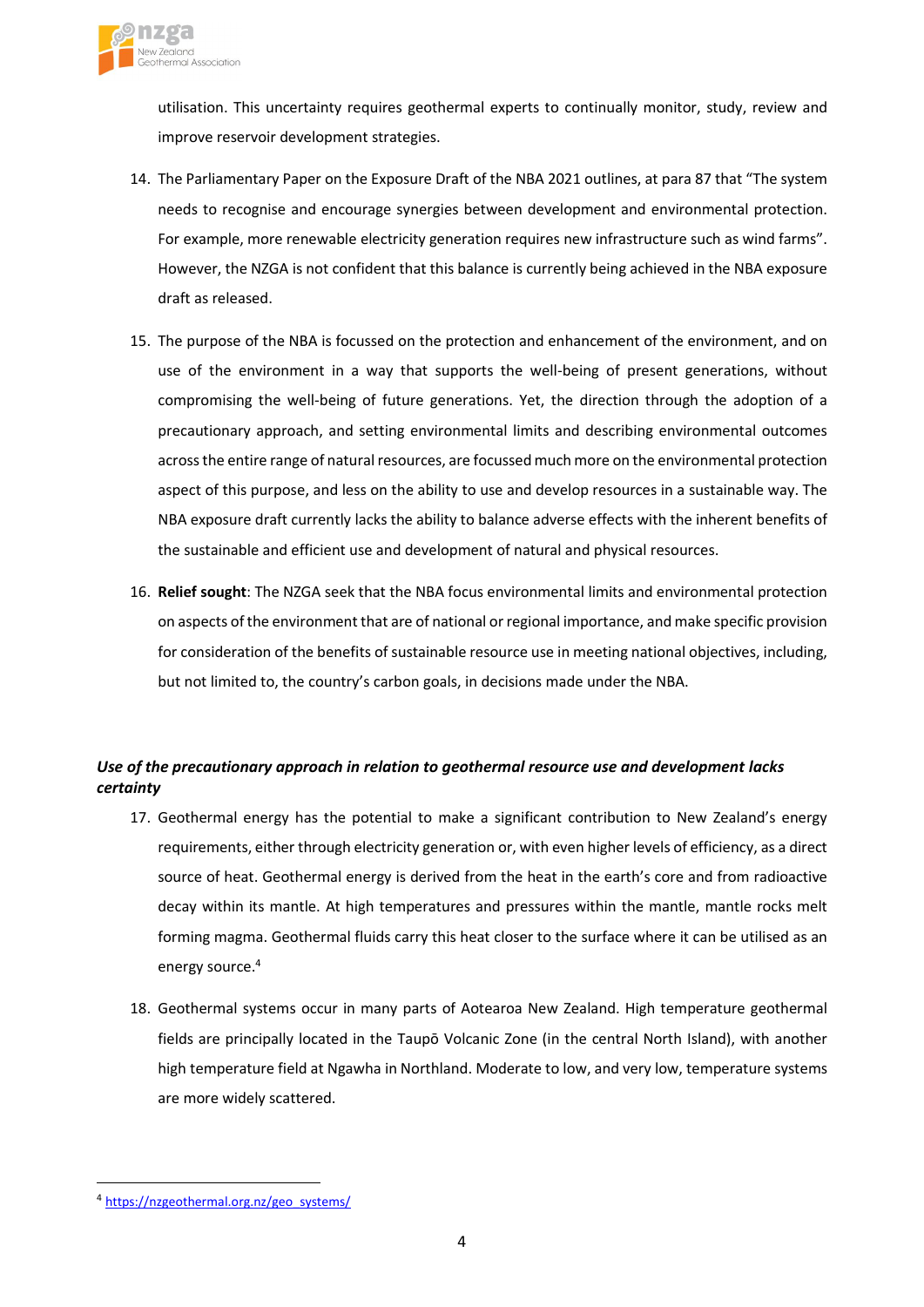

19. In 2019, New Zealand's total primary energy supply amounted to ~903 PJ. This is dominated by 60% carbon-sourced fuels (oil 32.8%, natural gas 20.5% and coal 7.1%), and ~40% renewable (made up of geothermal 21.7%, hydro 10.2%, wood 6.2%, wind 0.9%, biogas 0.4%, Solar 0.1% and liquid biofuels 0.02%) [\(Figure](#page-4-0) 1) (MBIE<sup>5</sup>, 2019). These figures confirm the significant existing contribution of geothermal to New Zealand's energy supply.



<span id="page-4-0"></span>*Figure 1: 2019 renewable and carbon-based primary energy sources in New Zealand (MBIE, 2019<sup>5</sup> )*

- 20. The nature of geothermal resources means that there is greater complexity and uncertainty associated with them than other renewable energy sources. However, geothermal is also the only renewable energy source which is not reliant on weather or climatic conditionsto function and is able to generate heat and energy 24 hours a day, 7 days a week. As a result, geothermal energy resources play an important role in New Zealand's energy future; geothermal energy is always available and nearly always on.
- 21. Due to the variability in the characteristics of geothermal systems, and the challenges with accessing subsurface information about them, there is inherent uncertainty associated with the use and development of these resources. Resource development requires sequential reduction of uncertainty. This uncertainty requires that the NBA provide flexibility to facilitate exploration and as a result, increase knowledge and understanding of geothermal resources, and to support an appropriate regulatory regime for geothermal development projects.

<sup>5</sup> <https://www.mbie.govt.nz/assets/Data-Files/Energy/energy-balance-tables.xlsx>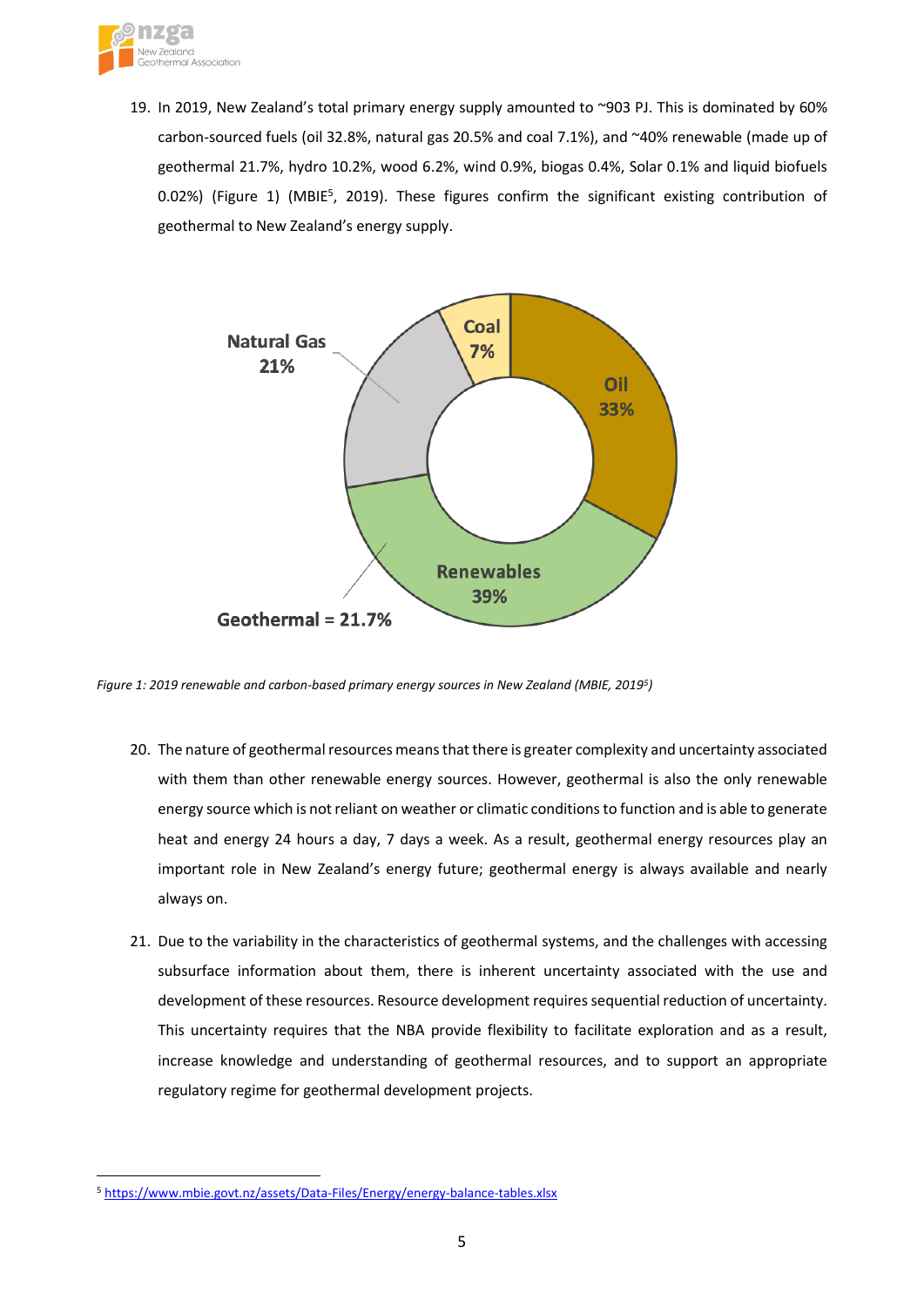

- 22. A regulatory approach that provides for operation, research and development, within reasonable defined limits, rather than a precautionary approach is needed. A more nuanced/balanced approach is required to enable exploration, research, and testing of geothermal resources (including suitable definitions). This is to acknowledge the vital role of exploration and testing of these resources and to understand available resources and, in turn, the potential effects of their use and development on the environment.
- 23. New Zealand's current approach to geothermal resource use and development is internationally recognised. Our global reputation for sound geothermal resource management is looked to by several other nations as a good practice example, and New Zealand is considered to be internationally leading in this space. While there is always room for improvement, the NZGA seek that our good practice experience is not lost through the RMA reform process. Implementation of the RMA has been helped by the development of Regional Plans and Policy Statements, by National Policy Statements and by case law around the details, and has provided a suitable framework for geothermal use and development. We are keen to speak further to this in our verbal presentation of this submission.
- 24. An adaptive effects management framework is currently applied to geothermal resource use. This includes the development of reservoir management plans, robust and ongoing monitoring to enable adaptive management of effects as new information becomes available, and the requirement to establish a peer review panel, as conditions of resource consents. Adaptive reservoir management also has uncertain results, therefore an over-precautionary approach would limit our ability to innovate, to ensure the sustainable and efficient use of geothermal resources.
- 25. The NZGA are therefore keen to see this good work and management continued through a robust and adaptive framework for enabling operation, future research and exploration to inform existing and future geothermal resource use and development.
- 26. The NBA exposure draft includes the following definition of the precautionary approach in Part 1, Section 3 as:

*"Precautionary approach is an approach that, in order to protect the natural environment if there are threats of serious or irreversible harm to the environment, favours taking action to prevent those adverse effects rather than postponing action on the ground that there is a lack of full scientific certainty"*

27. Part 3 of the NBA exposure draft relating to the National Planning Framework ("NPF") includes requirements at Sections 16 and 18 to apply a precautionary approach to the setting of environmental limits: "the Minister must apply a precautionary approach" (Section 6), and the use of a precautionary approach is one of the 'implementation principles' for the NPF.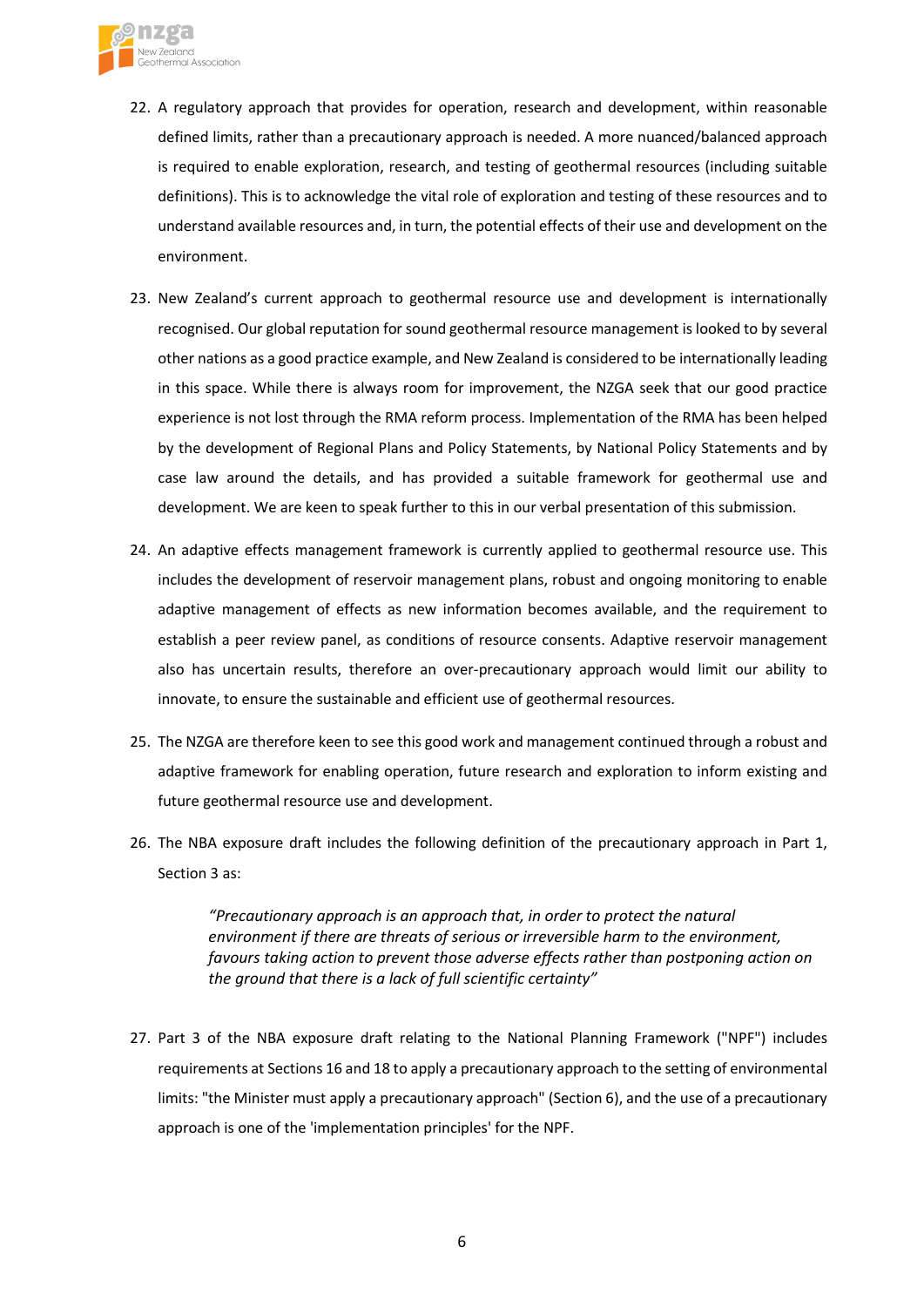

- 28. The application of the precautionary approach follows through to the planning committee, in Section 24, where these committees are required to "apply the precautionary approach" when making decisions on any Natural and Built Environments Plan.
- 29. Environmental limit setting is detailed in Part 2, Section 7. In this section, the purpose of environmental limits, being the protection of either or both of "the ecological integrity of the natural environment" and "human health" is supported in principle by the NZGA.
- 30. The adoption of a precautionary approach already exists in the legislative framework for managing natural and physical resources in New Zealand, with some examples of its use including:
	- a. Section 61 of the Exclusive Economic Zone and Continental Shelf (Environmental Effects) Act 2012, which requires that in making decisions, where information available is uncertain or inadequate, a marine consent must favour caution and environmental protection. In achieving this, the EEZ Act requires that the marine consent authority must first consider whether taking an adaptive management approach would allow the activity to be undertaken.
	- b. Section 7 of the Hazardous Substances and New Organisms Act 1996 requires those who exercise functions, powers and duties pursuant to the Act are required to adopt a precautionary approach.
	- c. The New Zealand Coastal Policy Statement includes Policy 3, which has a requirement to "adopt a precautionary approach towards proposed activities whose effects on the coastal environment are uncertain, unknown or little understood but potentially significantly adverse".
- 31. However, the way the precautionary principle is proposed to be incorporated in the NBA exposure draft raises concerns for the NZGA. We are concerned that the inherent lack of certainty associated with research, development and exploration of geothermal resources, and uncertainties inherent in the operation of consented geothermal projects, could see development in this space stifled by the application of the precautionary approach to avoid adverse effects that may or may not occur, without considering the likely substantial benefits of using geothermal energy. The NZGA is also concerned that the precautionary approach, requiring the avoidance of adverse effects where information is uncertain, unknown or not well understood, does not also require a plausible causal link to be established between the effects and the activity being proposed.
- 32. Lack of certainty is a reason to take care, but the NZGA suggests that requiring certainty of the nature and scale of environmental effects before activities can commence is an unrealistic requirement that cannot be met in practice.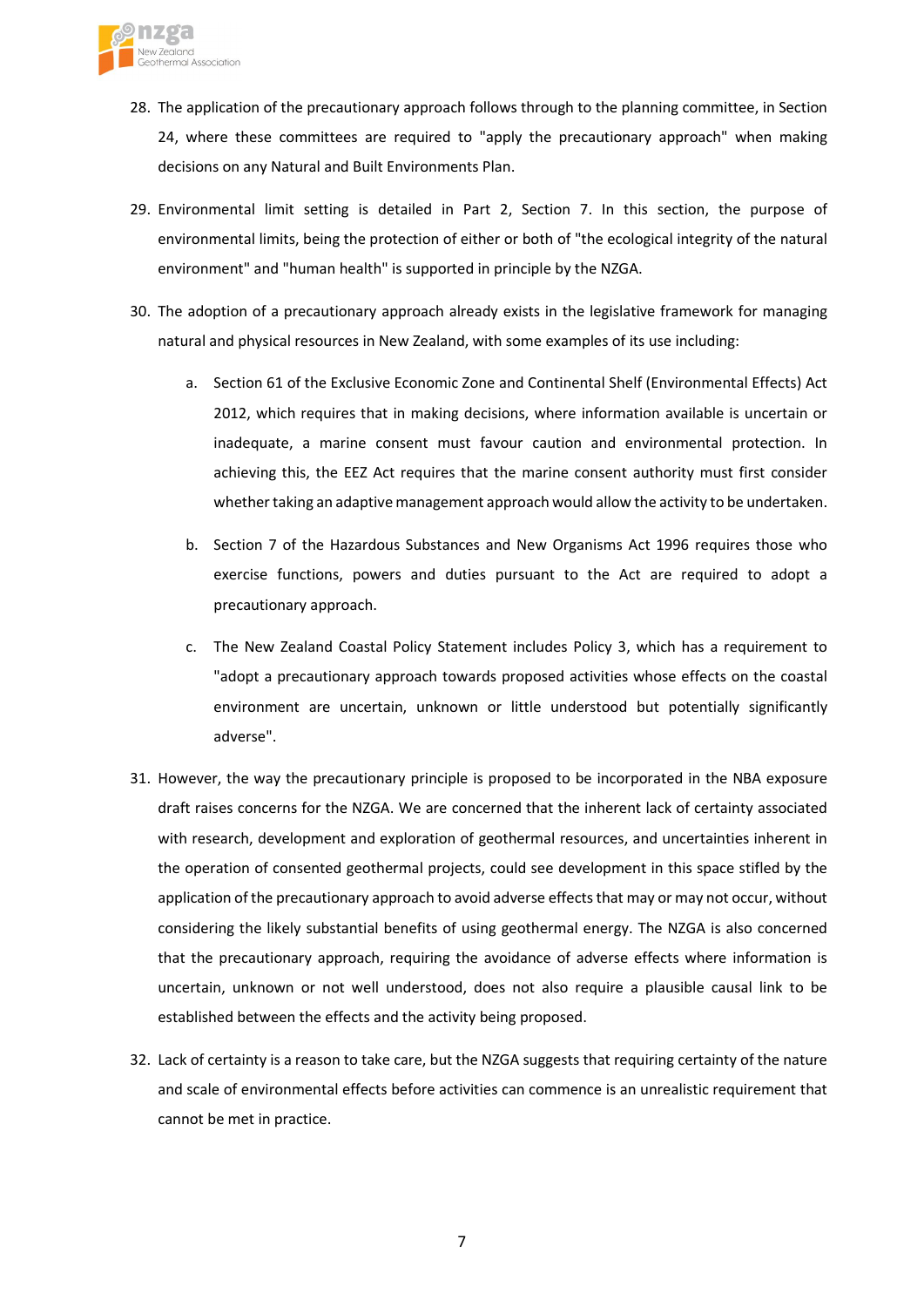

- 33. NZGA understands that "The NBA is designed to give central government and councils, with iwi, hapū and Māori, a larger role in promoting activities and uses to achieve positive outcomes"<sup>6</sup>. The NZGA does not have confidence that the NBA exposure draft achieves this for activities such as geothermal resource use and development, where elements of research, development and exploration are required to better understand both the resources, the potential effects of their use and development, and how these can be appropriately avoided, remedied or mitigated.
- 34. **Relief sought:** The NZGA seek to ensure that the NBA does not take an over-precautionary approach to the research and development, including exploration and testing associated with the development, and the use of geothermal energy resources — recognising that the nature of geothermal development has uncertainty associated with it, but that geothermal offers significant benefits to the future of energy use in New Zealand, including as a contribution to achieving zero carbon targets.

## *Part B: Detailed Commentary on Key Points*

### *Setting Environmental Limits with careful consideration*

- 35. Naturally geothermally-influenced environments have different characteristics to environment systems that have no geothermal influence (e.g. lakes, streams, soils).
- 36. As drafted, Section 7 of the NBA outlines that environmental limits will be imposed through the NPF or through plans which protect "the ecological integrity of the natural environment" and/or "human health". These limits may be either qualitative or quantitative<sup>7</sup>.
- 37. There is, however, no direction on what process will be followed for determining and imposing environmental limits, or any criteria to be used to inform when or why an environmental limit is to be imposed.
- 38. NZGA consider there is a significant risk that without direction and effective collaboration, single environmental limits will be imposed without understanding the full implications of what it would mean to achieve those limits, and without taking a balanced approach to considering the other benefits of a proposal. This could, as an example, have the perverse outcome of preventing projects that could significantly benefit New Zealand's effort to achieving low carbon emissions objectives.
- 39. **Relief sought:** The NZGA seek that a clear, specific, objective and informed process, with suitable criteria, be established and included in the NBA to direct when, how and why environmental limits are imposed.

<sup>6</sup> Parliamentary Paper on the Exposure Draft of the NBA 2021, para 88

 $7$  Parliamentary Paper on the Exposure Draft of the NBA 2021, para 113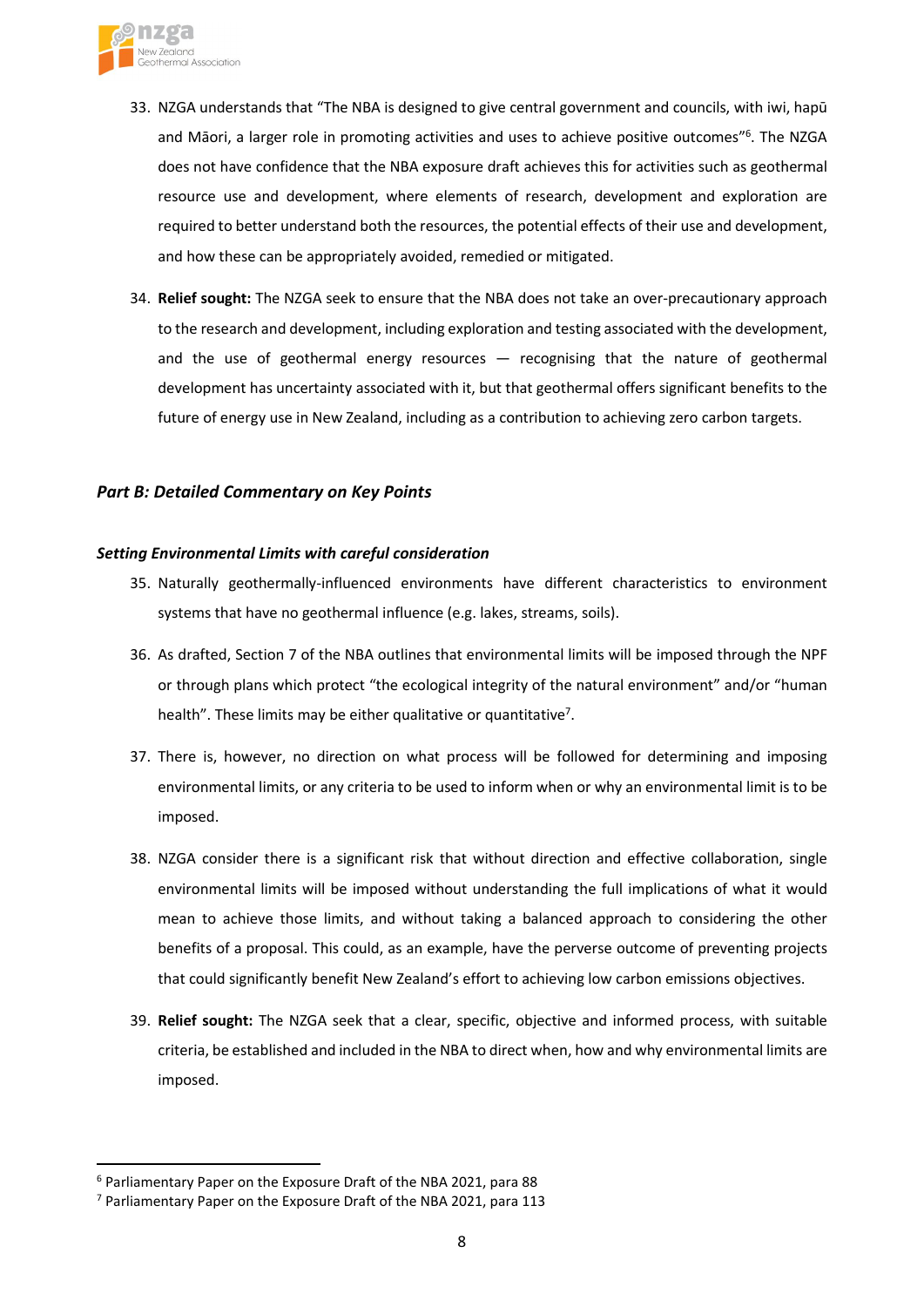

40. **Relief sought:** The NZGA seek that the unique characteristics of geothermally-influenced environments are accounted for in setting environmental limits.

### *Competing Environmental Outcomes*

- 41. The NBA provides no direction on how to prioritise competing environmental outcomes.
- 42. For example, the requirement to ensure "ecological integrity is protected, restored or improved" (Section 8(b)), has the potential to compete with the requirement for "the ongoing provision of infrastructure services to support the well-being of people and communities…" (Section 8(o)).
- 43. It is inevitable that the development of renewable resources will have some form of impact on the environment. This applies to all renewable energy sectors (e.g. hydro, wind, solar, biofuel). There needs to be an ability to balance sometimes competing outcomes, particularly where proposed activities offer significant benefits to New Zealand and the achievement of carbon zero goals.
- 44. The NZGA also note that there is the potential for competing interests between the requirements of the NBA and other legislation. For example, the focus of the NBA is on environmental protection and enhancement, while the purpose of the Climate Change Response (Zero Carbon) Amendment Act 2019 provides a framework to implement clear and stable climate policies, achieve greenhouse gas emission reductions and allow New Zealand to meet its international obligations.
- 45. **Relief sought:** The NZGA seek clear direction on how competing outcomes within the NBA and with other Acts are to be prioritised.

### *Importance of renewable energy in achieving carbon zero targets overlooked*

- 46. Section 7 of the RMA gives the "efficiency of the end use of energy", "the effects of climate change" and "the benefits to be derived from the use and development of renewable energy" particular weight and consideration. This requires that all persons exercising functions and powers under the RMA must have particular regard to these matters. These matters were introduced to Section 7 through 2004 amendments focused on strengthening and promoting increased use of renewable energy.
- 47. Under the NBA exposure draft, renewable energy generation, storage, transmission and use are referenced in Section 8 "Environmental outcomes" in association with the provision of infrastructure services. While the recognition of the environmental outcomes associated with all aspects of renewable energy is supported, the NZGA consider there is a distinct lack of representation of the importance of renewable energy generation in relation to (j) reduction in greenhouse gas emissions and (p) regarding the reduction in risks from climate change.
- 48. The lack of linkage between these aspects overlooks the critical role that renewable energy plays in New Zealand achieving its ambitions to achieve zero greenhouse gas emissions by 2050.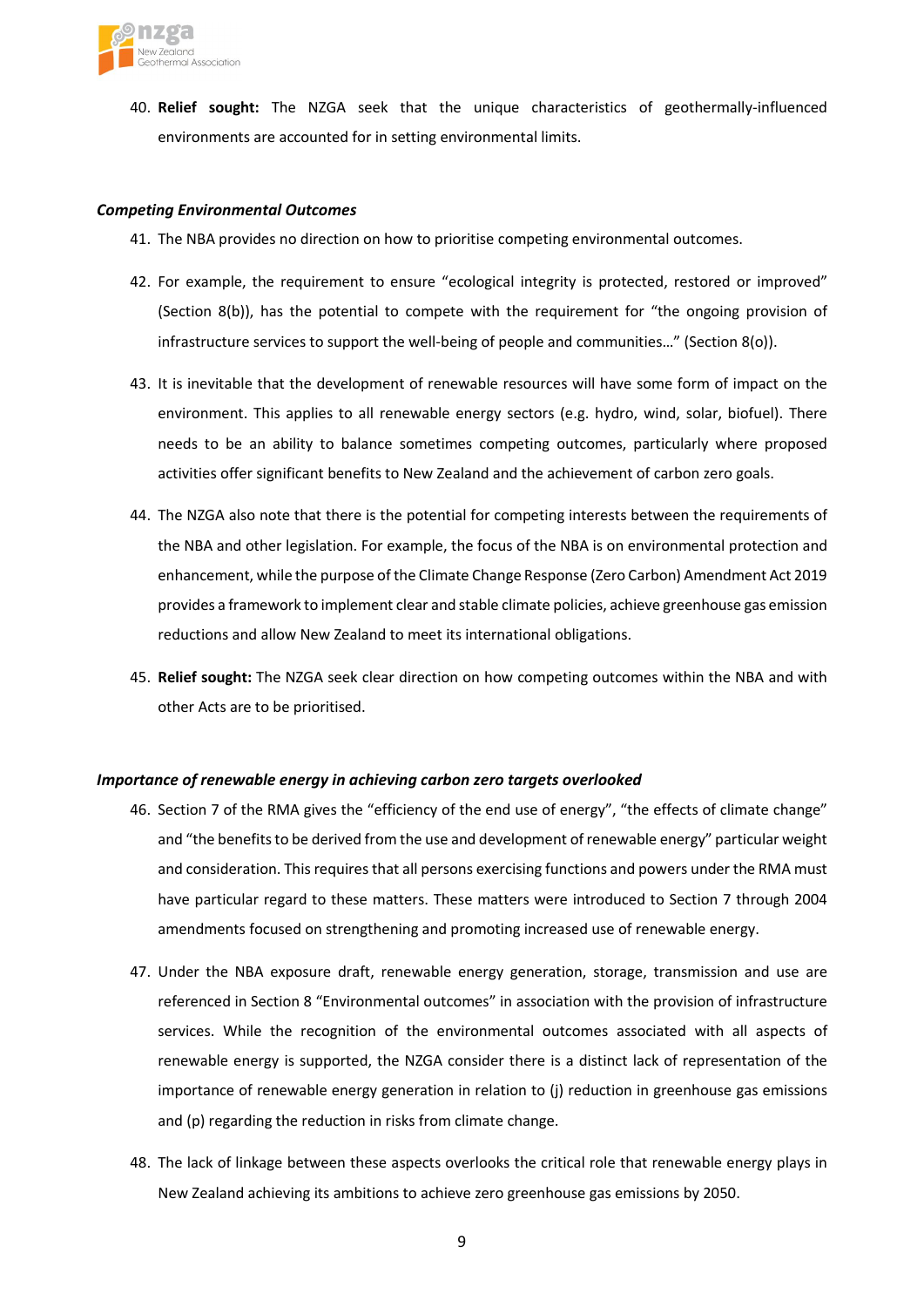

- 49. **Relief sought:** The NZGA seek clear linkage within the NBA between the role of renewable energy generation, storage, transmission and use towards greenhouse gas emissions reduction and reduction in climate change risks to ensure that the role of renewable energy sources in achieving carbon zero and reducing climate change risks are appropriately recognised.
- 50. **Relief sought:** The NZGA also seek that the efficient use of energy is introduced as a clear environmental outcome in Section 8.

# *National Planning Framework (NPF) – an opportunity for renewable energy resources, including geothermal*

- 51. The NBA exposure draft provides for the introduction of a NPF through regulations made by the Minister for the Environment. The NBA outlines that NPFs can be set at any national, regional or district scale and can set directions, policies, goals, rules, methods and provide criteria, targets and definitions.
- 52. Regulations under the NPF will either stand alone and have direct legal effect or be given effect to through plans or regional spatial strategies. The topics that a NPF must include are outlined in Section 13, but do not include outcomes for renewable energy development and use broadly, or more specifically for geothermal resource use and development.
- 53. The NZGA welcome this proposal and consider that there is a significant opportunity to support geothermal resource use and development through the use of NPFs. Geothermal resources span broad areas and as such, would be suitable for pan-regional planning frameworks to be applied to the Taupō Volcanic Zone (incorporating Bay of Plenty and Waikato Regions) and the geothermal resources in Ngāwhā, Northland.
- 54. The NZGA acknowledge that there is a general shortage of expertise in assessing and understanding geothermal resources at a regulatory level. A pan-regional NPF is an opportunity to optimise the expertise available, by providing a consistent and comprehensive approach to the management and use of geothermal resources at a scale relevant to the resources themselves, while avoiding existing cross-boundary issues at a regulatory level that add unnecessary complexity, uncertainty and duplication.
- 55. **Relief sought:** The NZGA seek that the government direct the development of a NPF directly related to the use and development of renewable energy resources and in particular geothermal resources, applying to the Taupō Volcanic Zone (Bay of Plenty and Waikato Regions) and the geothermal resources found in Ngāwhā, Northland.

## *Efficient use and development of natural and physical resources is not included*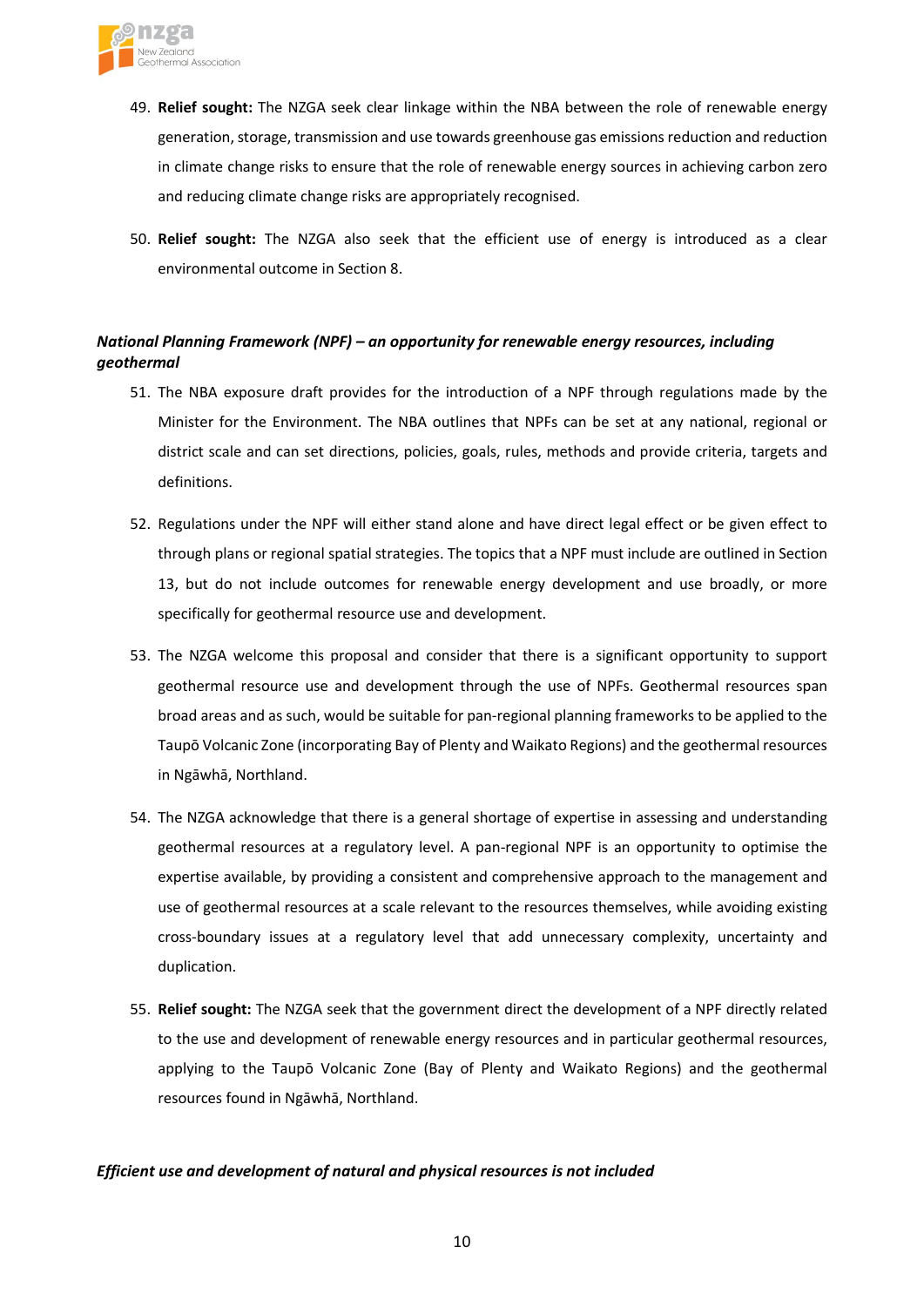

- 56. The NBA seeks the protection and restoration of natural and physical resource, however does not consider how the ongoing sustainable use of natural and physical resources can occur alongside these objectives.
- 57. Unlike current requirements in Section 7 of the RMA, to have particular regard to the efficient use and development of natural and physical resources, there are no requirements for efficiency of resource use anywhere in the NBA exposure draft.
- 58. Geothermal resources represent the efficient use of natural resources, and provide a significant portion of the country's energy needs. They also offer significant potential to contribute more and to play a major role in future carbon zero objectives.
- 59. The NZGA Geoheat Strategy for Aotearoa NZ (2017 -2030)<sup>8</sup> is one document which provides strategic direction for sustainable growth in geothermal direct heat use. It is a useful example to demonstrate the principles that NZGA seeks to achieve for successful geothermal development.
- 60. Figure 2 illustratesthe four guiding principles and seven successfactorsidentified through stakeholder engagement and consultation on this Geoheat Strategy.

*Kaitiakitanga: Geothermal development is founded on sustainable business and resource use models, recognises kaitiaki, and supports current and future generations*

*Shared: Strategy responsibility is shared, information will be open and benefits will be mutual*

*Integrated: Sectors, organisations and disciplines support and complement each other in the pursuit of a common goal*

*Focused: Our focus is direct use growth, building on strengths and current successes, to deliver maximum benefit to New Zealand*

<sup>8</sup> [https://nzgeothermal.org.nz/app/uploads/2017/06/Geoheat\\_Strategy\\_2017-2030\\_\\_Web\\_Res\\_.pdf](https://nzgeothermal.org.nz/app/uploads/2017/06/Geoheat_Strategy_2017-2030__Web_Res_.pdf)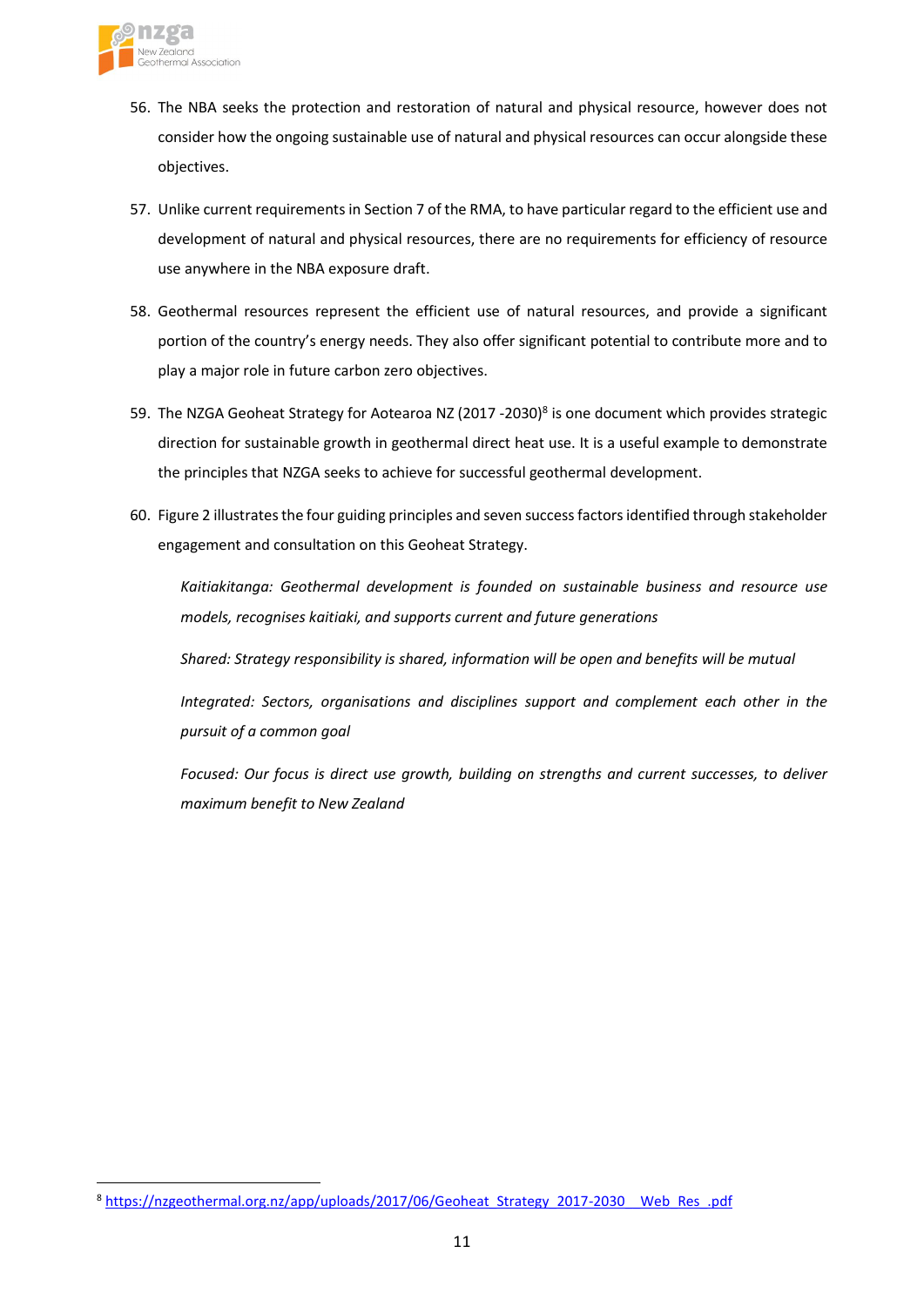



*Figure 2: Four guiding principles and seven success factors of the Geoheat Strategy.*

61. Alec Wilson, Chair of the Waiariki Geothermal Māori Advisory Group outlined in the Strategy foreword:

> *"Clean, renewable energy must be a significant part of our future, and with it comes benefits for our prosperity, health, and environment. There is clear opportunity for building substantive partnerships which support the significant influence Māori will have in the development of New Zealand's natural resources in the post-treaty settlement environment. 'Let us realise our geothermal potential.'"*

62. **Relief sought:** NZGA seek that efficient use and development of natural resources in particular be incorporated as an overarching requirement of setting environmental limits and in the development of environmental outcomes and other appropriate places throughout the Natural and Built Environments Act.

## *Part C: Recommendations*

The NZGA seek that the Select Committee revise the NBA Act to:

i. Focus environmental limits and environmental protection on aspects of the environment that are of national or regional importance, and make specific provision for consideration of the benefits of resource use in meeting national objectives, including but not limited to the country's carbon goals, in decisions made under the NBA.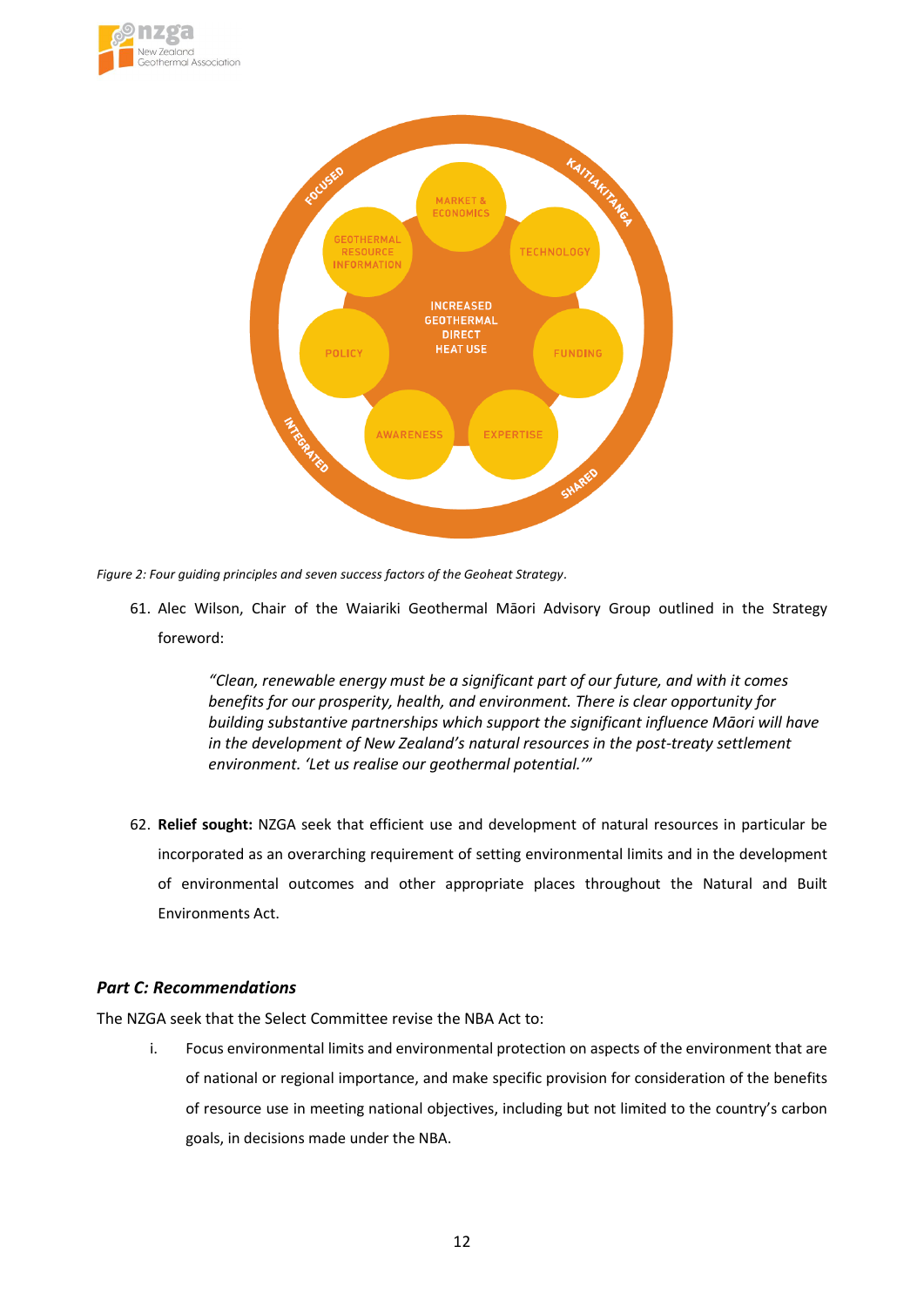

- ii. Ensure that the NBA does not take an over-precautionary approach to research and development, including exploration and testing associated with the development, and the use of geothermal energy resources — recognising that the nature of geothermal development has uncertainty associated with it, but that geothermal offers significant benefits to the future of energy use in New Zealand, including as a contribution to achieving zero carbon targets.
- iii. Provide clear, specific, objective and informed process, with suitable criteria, established and included in the NBA to direct when, how and why environmental limits are imposed.
- iv. Ensure the unique characteristics of geothermally-influenced environments are accounted for in setting environmental limits.
- v. Provide clear direction on how competing outcomes within the NBA and with other Acts are to be prioritised.
- vi. Provide clear linkage between the role of renewable energy generation, storage, transmission and use towards greenhouse gas emissions reduction, and reduction in climate change risks, to ensure that the important role of renewable energy sources in achieving carbon zero and reducing climate change risks are appropriately recognised.
- vii. Ensure that the efficient use of energy is introduced as a clear environmental outcome in Section 8.
- viii. Direct the development of a NPF directly related to the use and development ofrenewable energy resources and in particular geothermal resources, applying to the Taupō Volcanic Zone (Bay of Plenty and Waikato Regions) and the geothermal resources found in Ngāwhā, Northland.
- ix. Ensure efficient use and development of natural resources in particular be incorporated as an overarching requirement of setting environmental limits and in the development of environmental outcomes and other appropriate places throughout the Natural and Built Environments Act.

I welcome the opportunity to present to the Select Committee regarding this submission and can provide additional and supporting information on request.

Nāku noa, nā,

Para Room

Dr. Paul A. Siratovich President – New Zealand Geothermal Association E. [paul.siratovich@upflow.nz](mailto:paul.siratovich@upflow.nz) M. +64 21 246 4931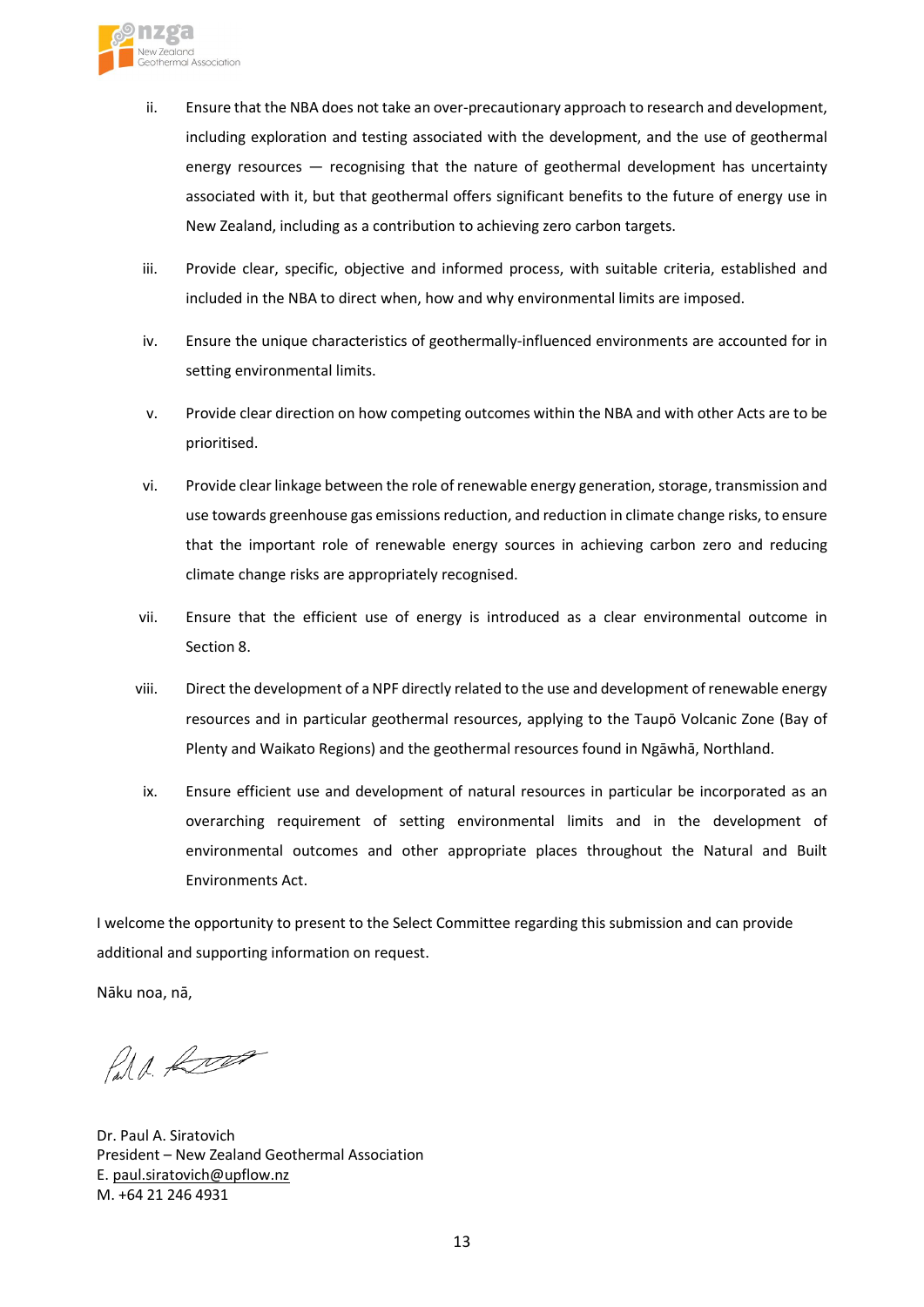

*Part D:* 

# *Appendix - The Case for Enabling Renewable Geothermal Energy in Aotearoa New Zealand*

- 63. Geothermal is a vibrant, proven, indigenous renewable resource, which enables other industries to thrive and regions to grow. Aotearoa's legacy of low-carbon geothermal use gives the nation a competitive advantage in transitioning its energy sector and economy. Many of the elements needed for low-carbon geothermal to make a greater contribution to New Zealand's energy scene are established.
- 64. Geothermal energy has been decarbonising New Zealand's electricity and process heat sectors for over sixty years and is capable of innovating to decarbonise further so as to be a key part of Aotearoa's future energy solution. A supportive policy and regulatory environment will incentivise greater geothermal investment, technology development and fuel switching. Growth should also be encouraged in non-energy socio-economic geothermal streams, such as minerals, industrial tourism, Māori innovation, and training/education.

## *Geothermal investment will accelerate decarbonisation*

- 65. As a small country, we have the advantage of being able to mobilise efficiently for robust outcomes with the appropriate policies and leadership. Geothermal development in New Zealand was directly enabled by Crown investment in exploration drilling in the 1950s — this investment has underpinned an industry worth over \$3 billion<sup>9</sup>. New Crown investment, strong policy signals, enabling regulatory frameworks and suitable incentives will act as a springboard to build on this strong legacy of geothermal resource use.
- 66. New Zealand led the world in harnessing geothermal energy at scale, industrial geothermal direct use operation, and recently became the second country in the world to use geothermal for hydrogen production. Geothermal is a key part of our low-carbon energy future and has room to grow. There exist viable opportunities for the industry to grow and reduce emissions, and technology can be deployed in short timeframes. Geothermal operators and industry are keen to develop or deploy lower-carbon tech solutions and welcome government/policy support to increase uptake and increase the speed of transition.

### *Geothermal resources are a low-carbon electricity solution with significant growth potential*

67. Geothermal energy generates 17% of New Zealand's electricity<sup>10</sup>, and supplies 21% of New Zealand's primary energy<sup>11</sup>. Geothermal has been decarbonising the New Zealand energy sector for over sixty years. In the last ten years, the overall GHG emissions intensity of New Zealand's electricity sector approximately halved<sup>12</sup>, due to displacement of fossil-fuel based generation, primarily by geothermal.

<sup>9</sup> business.scoop.co.nz/2017/04/27/wind-and-geothermal-emerge-as-significant-sources-of-energy/

<sup>10</sup> MBIE Electricity Statistics, 2021

<sup>&</sup>lt;sup>11</sup> MBIE Energy in New Zealand, 2020

<sup>&</sup>lt;sup>12</sup> McLean, K. and Richardson, I. 2019. Greenhouse Gas Emissions from New Zealand Geothermal Power Generation in Context. Proceedings 41st New Zealand Geothermal Workshop, Auckland, 25-27 November, 2019.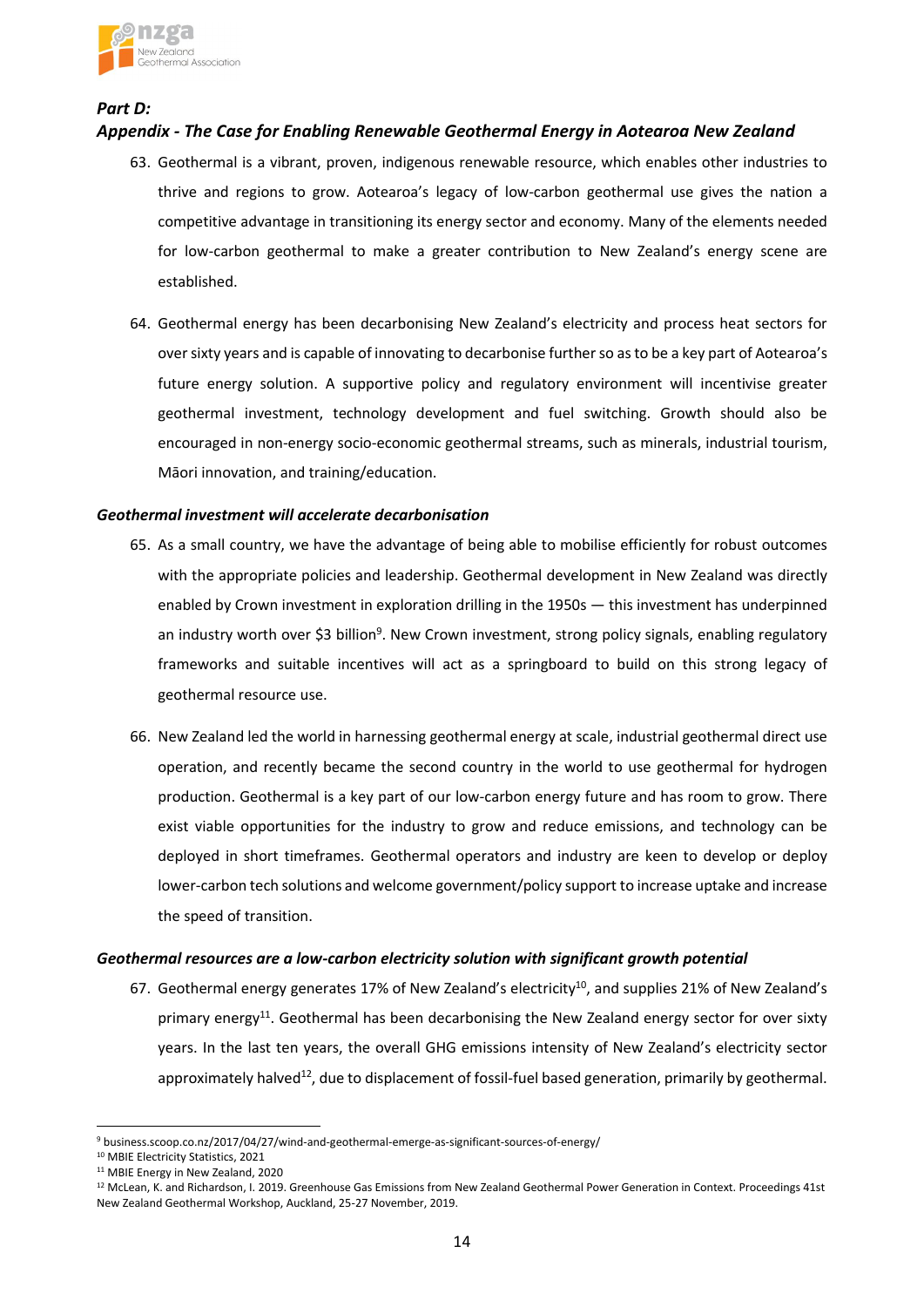

- 68. Geothermal energy offers a reliable, renewable baseload supply (i.e., producing power at a constant rate regardless of weather or climatic conditions). This manner of operation will enable further decarbonisation of the energy grid, with geothermal energy acting asthe primary renewable baseload option, replacing gas/coal. In future, there will be an increased demand for renewable baseload power to stabilise the grid, with increasing variable power generation capacity expected (due to reduction in baseload fossil fuel plants and increase in weather- and climate-dependent renewables).
- 69. Expanding geothermal generation will assist in filling the gap in electricity supply, at a time when ca. 27 petajoules of electricity generation<sup>13</sup> (17.5% of the current supply, for current demand) would be required if all New Zealand's fossil fuel-based plant is closed. There are also opportunities to substitute electricity for fuels which currently power transport and process heat industries. World-class lowcarbon geothermal resources advantage New Zealand environmentally, economically, and socially. The world energy markets are showing growing interest in geothermal as a sought-after sustainable energy solution; New Zealand companies and experts benefit from increased global geothermal growth.
- 70. We believe our challenge as a nation is in ensuring that we maximise all our renewable energy resources during our transition to a low-carbon future, especially baseload renewables. Baseload geothermal energy partners with and enables other renewable energy sources, such as solar, wind, hydrogen, and biomass. Maximising geothermal development (with its high availability of 90%-99%), through a more enabling regime and policy at the national level will reduce the overbuild (and associated life-cycle emissions) likely required for ensuring reliability from variable and weatherdependent energy sources, while minimising New Zealand's current reliance on fossil-based sources. Increased geothermal generation will ensure that our decarbonised future will remain affordable<sup>14</sup>.

### *Geothermal is a low-carbon industrial process heat solution that enables other industries to thrive*

- 71. Geothermal is used for more than electricity generation the direct use of geothermal heat (8 PJ pa<sup>15</sup>) offers significant opportunities for industrial energy efficiency and decarbonisation. As a clean, reliable energy source, geothermal reduces production costs and improves environmental performance across a range of strong and competitive business sectors, including food and beverage, wood processing, horticulture, and dairy processing.
- 72. Since the 1950's, geothermal has offered New Zealand a low-carbon energy option that has been embraced by the timber and pulp/paper processing industries (e.g. Norske Skog Tasman, CHH, Asaleo Care, Oji Fibre Solutions, Sequal Lumber, Tenon). Successful industrial-scale conversions from fossil energy to geothermal sources have included Asaleo Care (tissue production, 2010), Tenon and Sequal

<sup>13</sup> MBIE Electricity Statistics, 2019

<sup>&</sup>lt;sup>14</sup> Sepulveda, N.A., Jenkins, J.D., de Sisternes, F.J., Lester, R.K. 2018. The Role of Firm Low-Carbon Electricity Resources in Deep Decarbonization of Power Generation. Joule. Volume 2, Issue 11, 2403-2420.

<sup>15</sup> MBIE Energy in New Zealand, 2020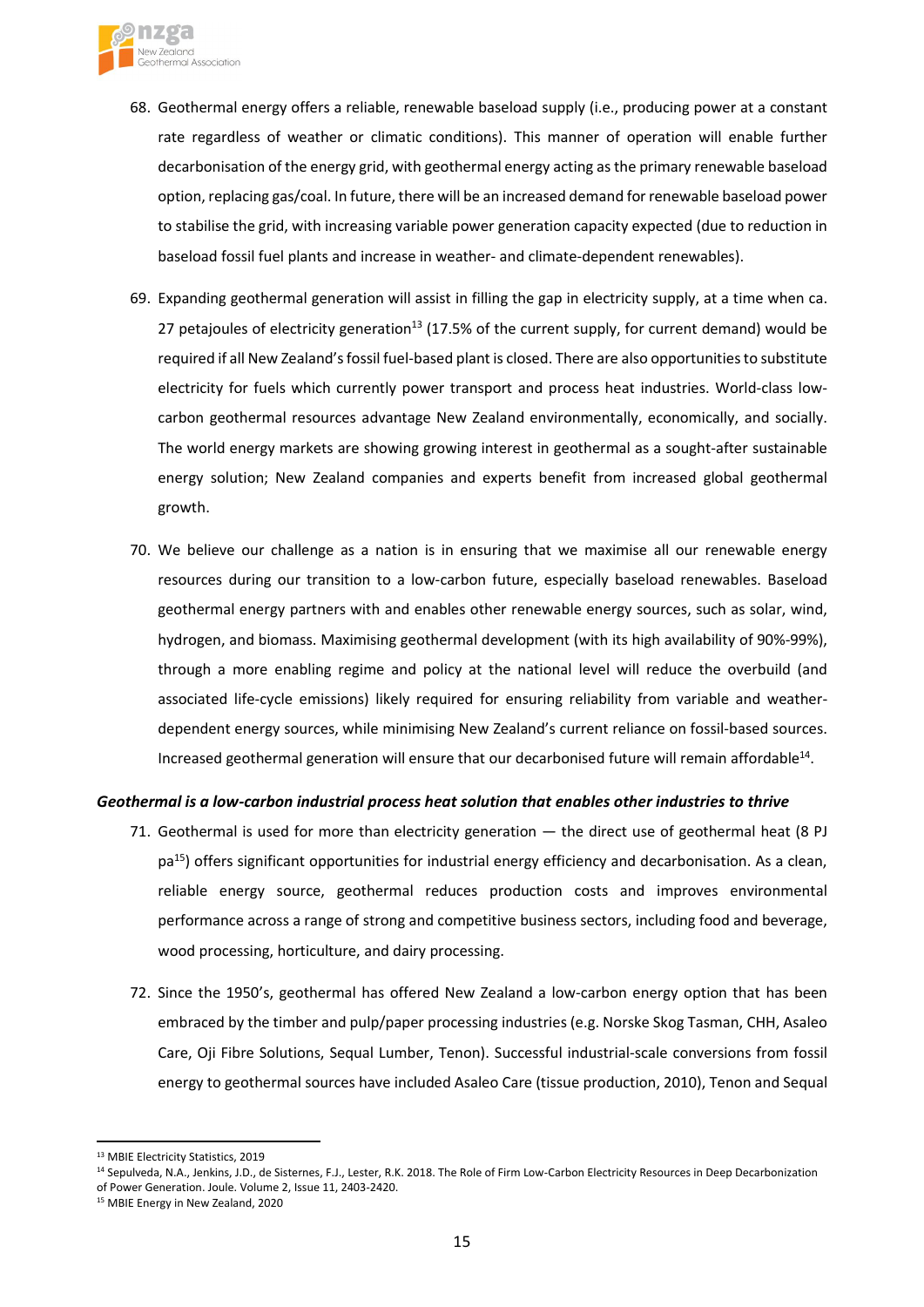

(timber drying, 2007 and 2015, respectively), and Oji Fibre Solutions (pulp production, 2019). Geothermal heat is also being used directly for dairy processing (Miraka at Mokai, 2010; Waiū Dairy in Kawerau, 2019), and being used to make biomass (e.g. wood pellets at Nature's Flame) or free up biomass (Oji Fibre Solutions) to decarbonise other processes.

- 73. Opportunities exist to further decrease carbon emissions in process industries. For example, the conversion of Tenon to geothermal from natural gas resulted in a CO2e emissions reduction of 93%<sup>16</sup>. The majority of process heat demand is supplied from fossil fuels, mainly coal or natural gas.
- 74. Geothermal process heat has scope for growth in co-located industrial processes around existing geothermal power plants, and recent conversions have occurred in Kawerau and Taupō to do just this. Existing or relocating process industries that utilise notable quantities of process heat should be encouraged and incentivised to relocate to a geothermal cluster.

#### *Geothermal enables Māori socio-economic development*

- 75. The principles of Te Tiriti o Waitangi, including self-governance, kaitiakitanga and resource ownership, are demonstrated by Māori land-owners, Māori-owned enterprises and other partners in geothermal developments and enterprises. There is scope to enhance this relationship by further embedding tikanga and Mātauranga Māori in geothermal management.
- 76. Geothermal is Aotearoa's indigenous renewable energy solution, and it creates genuine, active, and enduring partnerships with iwi/Māori. Māori are driven by principles of investing in projects that provide intergenerational prosperity and sustainability of natural resources. This philosophical view (combining kaitiaki and Māori economic development) aligns with geothermal resource developments, with the long-term project life of geothermal power plants i.e. 30+ years.
- 77. Most geothermal fields that have operating power stations, have some form of commercial or other beneficial arrangement i.e. ownership, fluid supply, royalties, land lease etc., with a Māori-owned enterprise. Geothermal energy developments have enabled true partnership and participation for Māori in the energy industry, as owners, developers, or co-owners and co-developers of geothermal fields (e.g. energy ecosystem owned by Tuaropaki Trust at Mokai; Ngāti Tūwharetoa Geothermal Assets at Kawerau; Tauhara North No. 2 Trust at Rotokawa). At Ngawha, a community geothermal energy solution addresses a lack of regional renewable power generation and high energy transmission costs.
- 78. Māori groups have led and grown successful businesses by leveraging their geothermal assets, people, and resources in other sectors. Māori innovation is driving new approaches to geothermal developments: collectives such as Waiū Dairy (a group of eleven Māori groups processing dairy products using geothermal heat) and whole ecosystem approaches, like Tuaropaki Trust (building a

<sup>&</sup>lt;sup>16</sup> McLean, K., Richardson, I., Quinao, J., Clark, T. and Owens, L. 2020. Greenhouse Gas Emissions From New Zealand Geothermal: Power Generation and Industrial Direct Use. Proceedings 42nd New Zealand Geothermal Workshop, Waitangi, NZ, 24-26 November 2020.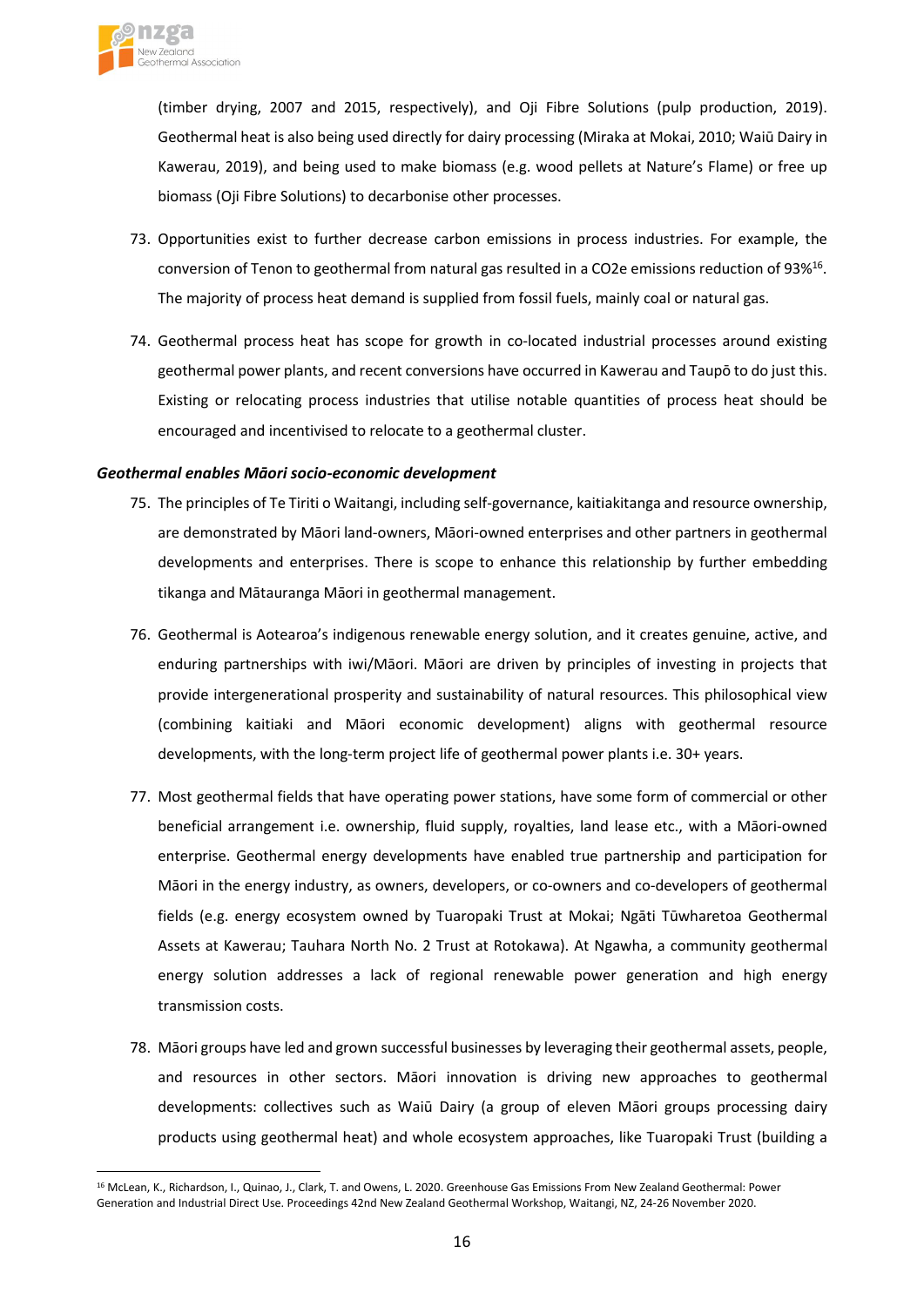

business cluster that combines electricity, horticulture, green hydrogen, dairy processing, composting and more).

79. Significant revenues/profits from geothermal enterprises create opportunities for Māori shareholders to further development aspirations, and funds are reinvested in their people through financial, health, wellbeing, educational, cultural, and sporting endowments.

## *Geothermal energy use catalyses regional growth*

- 80. High-temperature geothermal resources are a competitive regional advantage, catalysing decentralisation of high energy businesses and promoting regional tourism. Without conversion to electricity, geothermal heat energy (direct use) is typically used locally due to the costs of long (in excess of several kilometres) pipeline systems. This necessitates high energy users across a range of sectors (e.g. food and beverage, horticulture, tourism, wood processing) locating their businesses in these regions. Clusters of business parks can be (and are) created around geothermal (e.g. Kawerau and Tauhara).
- 81. For the Bay of Plenty, Waikato and Northland, high-temperature geothermal resources are a part of regional identity beyond electricity generation and industrial heat applications, supporting geothermal tourist parks, cultural experiences, and spa and wellness facilities. There is scope to not only grow electricity and industrial and commercial ventures, but also to pair geothermal tourism more closely with outreach, education, and industrial energy use into the future. Sustainable resource management frameworks(e.g. develop/protect classifications for geothermal fields) ensure these different uses for geothermal can be effectively supported.
- 82. Geothermal energy benefits regional economies by providing employment and stimulating economic activity (by attracting businesses into geothermal regions), while providing affordable and reliable energy. Geothermal energy developments can improve social outcomes as they are significant employers. For example, recent funding towards geothermal developments in Rotorua support 460 jobs in the new Wai Ariki Hot Springs and Spa, and 190 jobs in the Taheke Geothermal Power Station<sup>17</sup> development.

### *Geothermal provides innovative commercial opportunities*

- 83. The high temperature geothermal industry is keen to advance beyond existing technologies and conventional geothermal resources. Some opportunities on the horizon are:
	- a. Hotter, deeper resources(supercritical geothermal) offer an as-yet unknown energy potential (being explored in the New Zealand Government funded *Geothermal: The Next Generation* research programme).

<sup>17</sup> www.beehive.govt.nz/release/rotorua-benefits-over-62-million-boost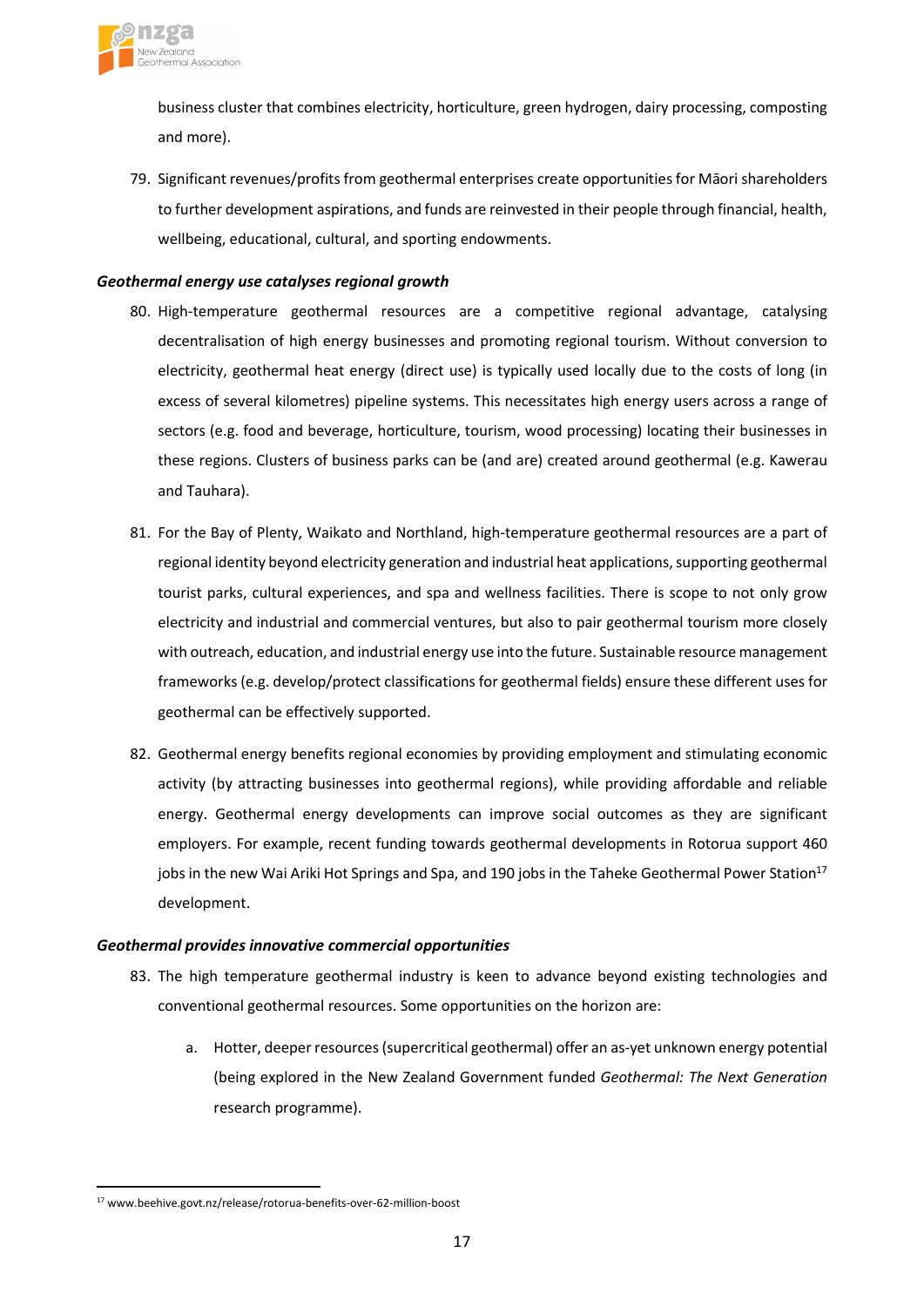

- b. Geothermal energy could form a key component of hybrid energy systems. For example, surplus renewable electricity generation can be used to produce green hydrogen, which is stored and then rapidly converted back to electricity when renewables cannot meet energy demands. Tuaropaki Trust and Obayashi Corporation are exploring this opportunity.
- c. Closed-loop and carbon recycling<sup>18</sup> technologies are being developed overseas, gaining investment from multi-national energy companies and could be deployed in New Zealand.
- 84. Additional opportunities, beyond expansion of electricity generation and process heat, include mineral extraction from geothermal fluids (e.g. Geo40, lithium-extraction), strategically aligned with increasing global demand for rare earths for EVs and batteries.
- 85. Geothermal energy also offers a sound opportunity for those regions without high-temperature geothermal fields. Low-temperature geothermal energy is everywhere. In all regions, the natural heat flow (increasing about 25-30°C for every kilometre depth) offers a primary energy for low-grade process heat. This geothermal energy can be accessed using existing technologies, in use internationally, and has potential, especially in large residential, large space builds. Ground-source heat pump technologies (for space heating and cooling) and low enthalpy power generation technologies are ready to deploy. While these technologies are in use extensively internationally, the market is immature in New Zealand. Growth in this area, to transition to or create new industries (which displace carbon-based heating) requires policy support and feasibility studies.

### *Geothermal is a New Zealand icon and legacy, on a global stage*

- 86. Geothermal is an iconic kiwi symbol. As well as being home to numerous world-class geothermal operations, Aotearoa benefits from the intrinsic value in our geothermal landscapes, biodiversity, and recreational potential. Geothermal stories and geothermal energy have been part of Māori culture for generations, and geothermal is entrenched in our modern history.
- 87. Geothermal is one of the ways we introduce New Zealand to the world. New Zealand's investment in geothermal has produced significant intellectual property (IP), and our experts, their knowledge, and technical skills, are sought-after internationally.
- 88. New Zealand leverages domestic geothermal skills and IP (consulting, science, engineering and training) to maintain a large international service industry. Entities include Jacobs, MB Century, MTL, Thorndon Cook, Aecom, Beca, Seequent, Upflow, GNS Science, Wintec and University of Auckland, as well as a host of smaller companies and independent consultants, and the work done overseas by New Zealand's geothermal electricity generation companies. Our expertise attracts students and professionals to train in New Zealand institutions and organisations. Our technical support for geothermal developments throughout the globe, (usually in places with high-carbon power generation

<sup>18</sup> www.carbonrecycling.is/